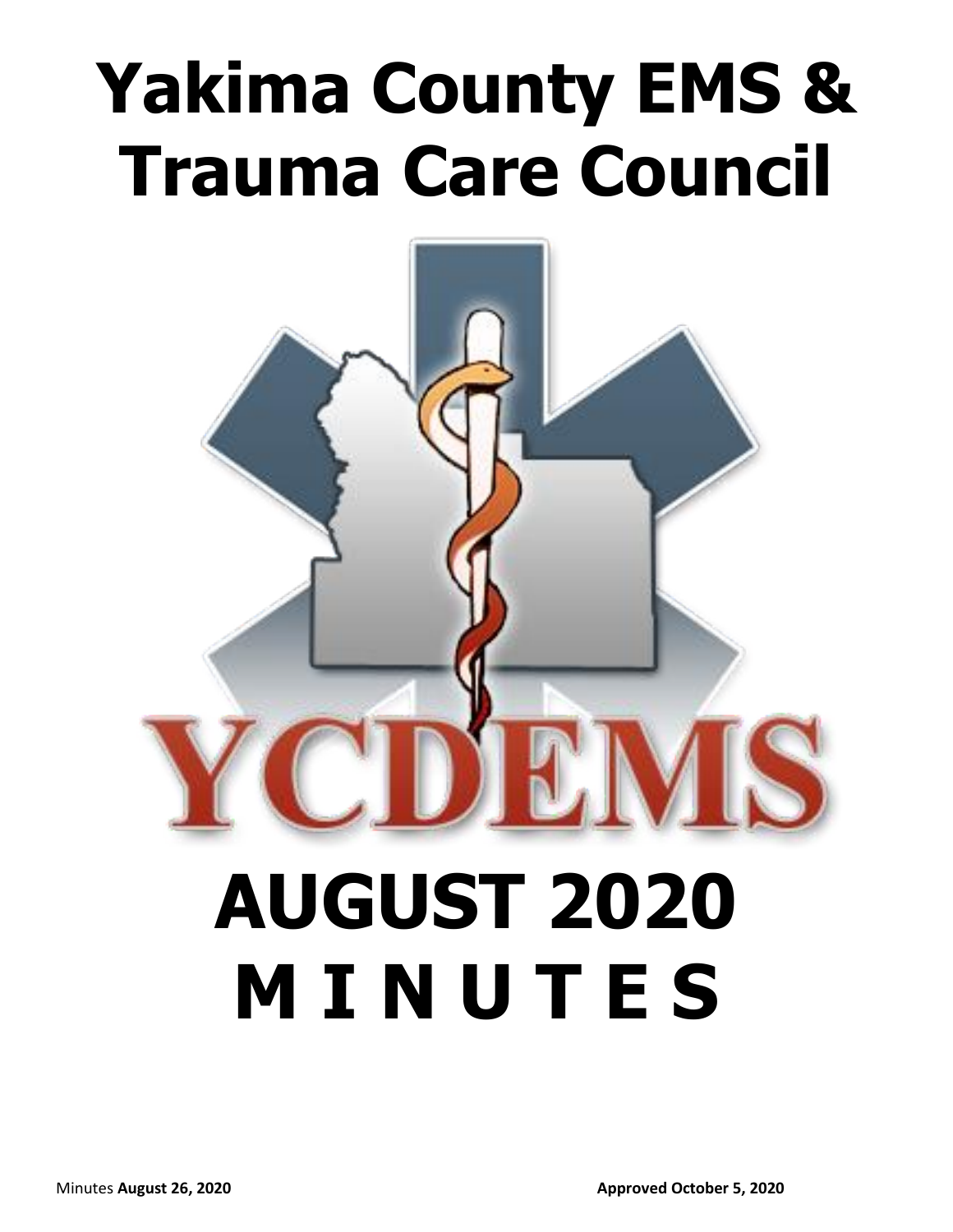



#### **Yakima County EMS & Trauma Care Council Attendance Record for January– December 2020**

| <b>Agency/Department</b>                                                          | Feb<br><b>Alternate</b>                         |                                      |                    | <b>April</b>       |   | <b>June</b>  |             |      | Aug                |                    | Oct |            | <b>Dec</b> |            |
|-----------------------------------------------------------------------------------|-------------------------------------------------|--------------------------------------|--------------------|--------------------|---|--------------|-------------|------|--------------------|--------------------|-----|------------|------------|------------|
|                                                                                   | Representative                                  |                                      | R                  | A                  | R | A            | R.          | A    | R                  | A                  | R   | A          | R          | A          |
| Consumer                                                                          | Loren Belton,<br><b>YVCOG</b>                   | Open                                 |                    |                    |   |              |             |      |                    |                    |     |            |            |            |
| <b>Medical Control</b>                                                            | Kevin Hodges MPD                                | Designee                             |                    |                    |   |              |             |      |                    |                    |     |            |            |            |
| <b>Elected Official (Fire</b><br>Commissioner/Mayor/City<br>Council Member)       | Ken Eakin, Fire<br>Commissioner,<br><b>WVFD</b> | Kay Funk, City of<br>Yakima          | $\mathsf{X}$       | X                  |   |              |             |      | X                  |                    |     |            |            |            |
| Law Enforcement                                                                   | Open                                            | Open                                 |                    |                    |   |              |             |      |                    |                    |     |            |            |            |
| <b>Yakima County Training</b><br>Officer's Association                            | Bill Harris,<br>Sunnyside FD                    | Open                                 |                    |                    |   |              |             |      | X                  |                    |     |            |            |            |
| Yakima County 9-1-1                                                               | Brad Coughenour,<br>SunCom 911                  | Stacey Garcia,<br>SunCom 911         | $\pmb{\mathsf{X}}$ |                    |   |              |             |      |                    | X                  |     |            |            |            |
| Yakima County Department<br>of Emergency Medical                                  | Tony Miller, ES<br>Director                     | Brian Ireton, EMS<br>Ops Manager     | $\mathsf{X}$       |                    |   |              |             |      | $\pmb{\mathsf{X}}$ | $\pmb{\mathsf{X}}$ |     |            |            |            |
| <b>Services</b>                                                                   | Diane Koch,<br>Secretary                        | None                                 | X                  |                    |   |              |             |      | X                  |                    |     |            |            |            |
| <b>UPPER VALLEY REPRESENTATIVES</b>                                               |                                                 |                                      |                    |                    |   |              |             |      |                    |                    |     |            |            |            |
|                                                                                   |                                                 |                                      |                    | Feb                |   | <b>April</b> | <b>June</b> |      |                    | Aua                |     | <b>Oct</b> |            | <b>Dec</b> |
| <b>Agency/Department</b>                                                          | Representative                                  | <b>Alternate</b>                     | R                  | A                  | R | A            | R           | A    | R                  | A                  | R.  | A          | R          | A          |
| <b>Fire Service</b>                                                               | Ken Frazier, Gleed<br><b>FD</b>                 | Gary Hanna,<br>Selah FD              | X                  | X                  |   |              |             |      |                    | Χ                  |     |            |            |            |
| Hospital (Nursing<br>Administration)                                              | Tammy Pettis,<br>Virginia Mason<br>Memorial     | Open                                 | X                  |                    |   |              |             |      | Χ                  |                    |     |            |            |            |
| <b>Ambulance Service</b><br>(alternate each year<br>between ambulance<br>services | Dave Lynde, AMR                                 | Terah Yeager,<br><b>ALS</b>          |                    | x                  |   |              |             |      |                    | х                  |     |            |            |            |
|                                                                                   |                                                 | <b>LOWER VALLEY REPRESENTATIVES</b>  |                    |                    |   |              |             |      |                    |                    |     |            |            |            |
| <b>Agency/Department</b>                                                          | Representative                                  | <b>Alternate</b>                     |                    | Feb                |   | <b>April</b> | <b>June</b> |      |                    | Aug                |     | Oct        |            | <b>Dec</b> |
|                                                                                   |                                                 |                                      | R                  | A                  | R | A            | R           | A    | $\mathbf R$        | A                  | R   | A          | R          | A          |
| <b>Fire Service</b>                                                               | Tim Smith,<br>Toppenish FD                      | Joel Byam, FD<br>#5, Chair           | $\overline{X}$     | $\pmb{\mathsf{X}}$ |   |              |             |      | $\pmb{\mathsf{X}}$ | $\mathsf{x}$       |     |            |            |            |
| Hospital (Nursing<br>Administration)                                              | Open Astria<br>Toppenish Hospital               | Open Astria<br>Sunnyside<br>Hospital |                    |                    |   |              |             |      |                    |                    |     |            |            |            |
| Ambulance Service                                                                 | Wayne Guckert,<br>WSA, Chair-Elect              | Ken Anderson,<br><b>SSFD</b>         | X                  | X                  |   |              |             |      | X                  | $\pmb{\mathsf{X}}$ |     |            |            |            |
|                                                                                   |                                                 | <b>EX-OFFICIO MEMBERS</b>            |                    |                    |   |              |             |      |                    |                    |     |            |            |            |
| <b>Agency/Department</b>                                                          |                                                 | Representative                       |                    | Feb                |   | <b>April</b> |             | June |                    | Aug                |     | Oct        |            | <b>Dec</b> |
| South Central Region EMS & Trauma Care Council                                    |                                                 | Zita Wiltgen                         |                    |                    |   |              |             |      |                    |                    |     |            |            |            |

**It is the responsibility of the representative to contact his/her alternate when he/she is unable to attend the meeting.**

By-Law, Article III

1.1 Each seat will select one representative and one alternate to the Board of Directors. Each seat will be permitted one representative with one vote. Alternates vote in the absence of the regular representative. All members of the Board of Directors shall be selected prior to the annual meeting for the coming year.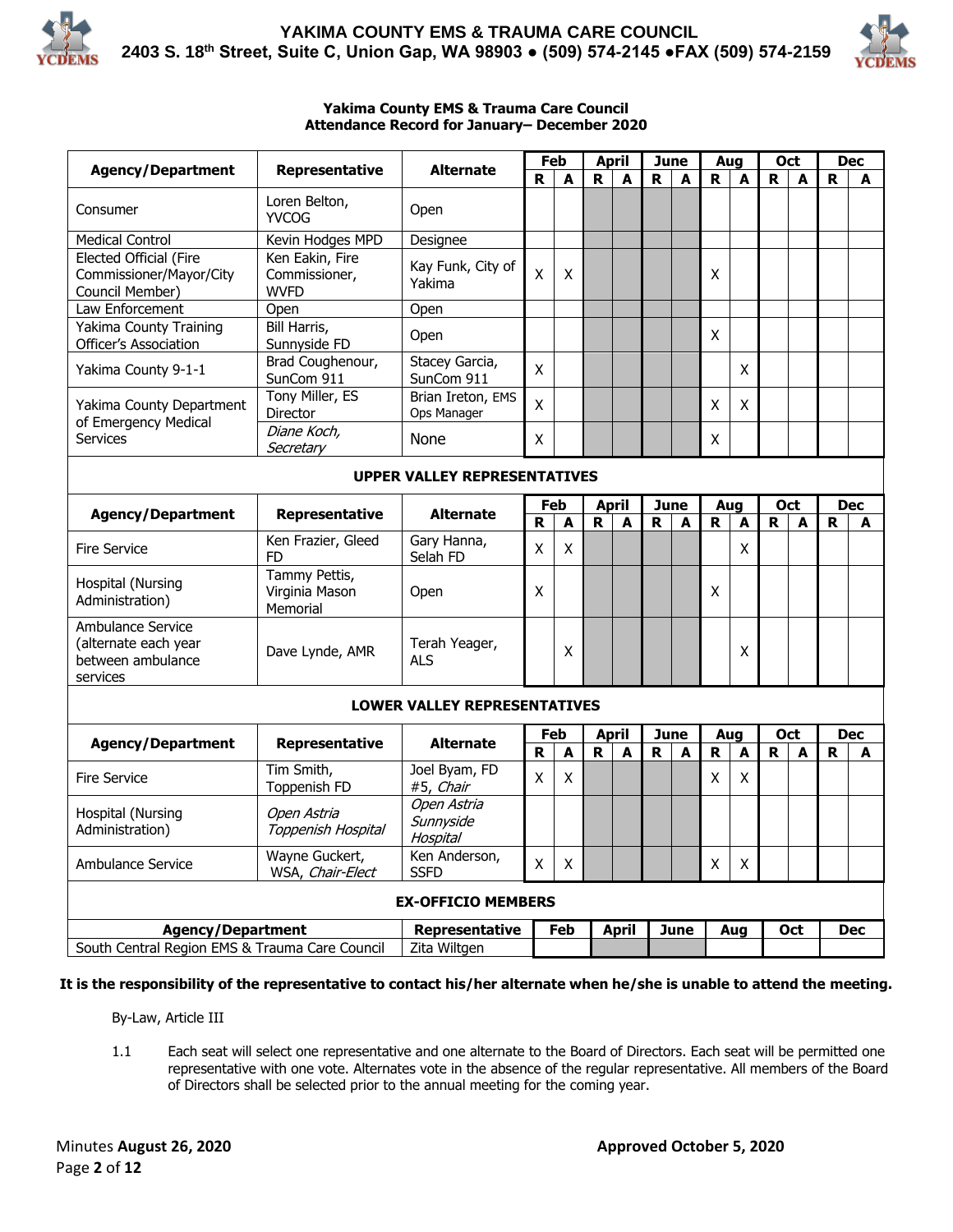



- **1. Roll call** with 13 present. Seven representatives and six alternates. Three alternates were voting at this meeting.
- **2. Guests**: Kate Knutson, Airlift Northwest, and Kim Bersing, Virginia Mason Memorial.

# **3. Approval and correction of minutes**.

Tim Smith moved to approve the minutes from February 6, 2020, as sent. Ken Eakin seconded. Motion passed.

## **4. Correspondence**

Received an email from Jim Johnston that Chief Bill Harris is the new Training Officer's representative to the Council.

## **5. Committee Reports**

## **Medical Control: Kevin Hodges**

A. Tony Miller – nothing to pass on, as MPD he is doing more training with Brian Ireton, especially with new protocols and iGel update.

## **Regional Council: Tony Miller reporting for Dave Lynde**

A. The South-Central Regin Council is developing a *Standardized WEMSIS Date Report* for automated distribution to: MPDs, County EMS offices, each EMS agency and the region office at regular intervals (monthly, quarterly, annually, to be determined). The *Standardized* WEMSIS Date Report will comprise all Washington Key Performance Indicators (KPIs) at a minimum, it will be used to improve patient care/outcomes through ongoing quality improvement, provider training and system planning.

There are three (3) forms that need signatures from each agency. Two for the SC Region Council office and one for you/your County office. On the version labeled WEMSIS Data Request Form\_County (these have been emailed to the agencies), please fill in the top portion of each page. The purpose description and check boxes are already completed for you. The agencies will then fill in their name/information and sign on page 2.

- B. As part of the South-Central Region Strategic Plan we are asking all QA/QI committees to conduct a swat analysis. We have extended our goal timeline and ask that this be completed before the end of 2020. This will be placed on the agenda for the next QA/QI meeting.
- C. Stakeholder participation for WEMSIS rule making will likely begin in October. As you are aware WEMSIS data submission is mandatory. It is encouraged that agencies from Yakima County get involved to be sure issues that affect rural volunteer agencies are known.
- D. EMS rulemaking continues and will hopefully be wrapped up by February 2021. All are encouraged to participate. To learn more about meetings and how to participate, please visit the website at:

[https://www.doh.wa.gov/ForPublicHealthandHealthcareProviders/EmergencyMedicalServicesE](https://www.doh.wa.gov/ForPublicHealthandHealthcareProviders/EmergencyMedicalServicesEMSSystems/RulesDevelopment) [MSSystems/RulesDevelopment](https://www.doh.wa.gov/ForPublicHealthandHealthcareProviders/EmergencyMedicalServicesEMSSystems/RulesDevelopment)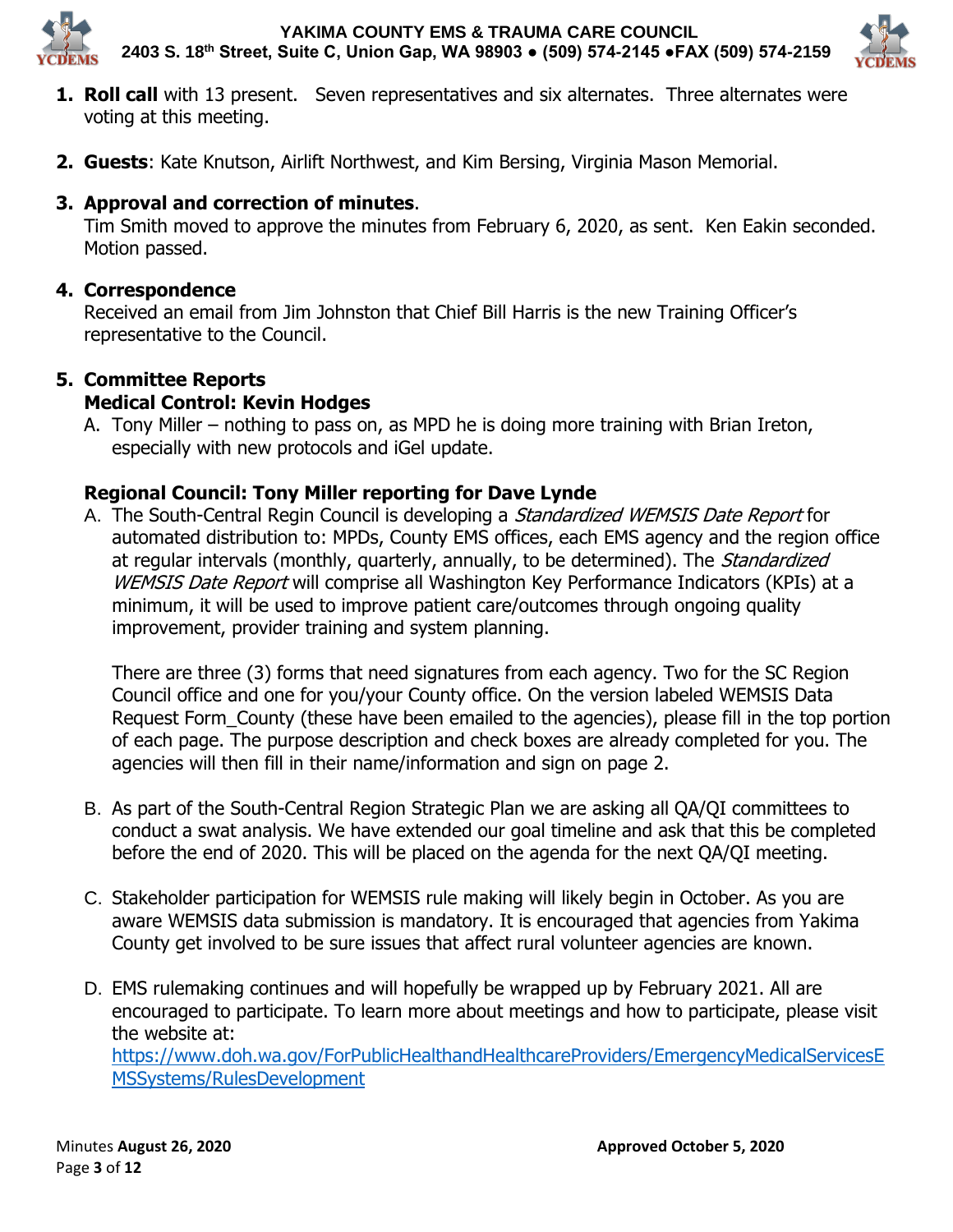



E. The Department of Health has updated the Washington State EMS Skills and Procedures list based on recent revisions to the national EMS scope of practice model and in consultation with the state EMS medical program directors and Prehospital Technical Advisory Committee. EMS policies and procedures that may need to be reviewed and update include department approved MPD protocols, county operating procedures, and patient care procedures. Changes should be adopted and reflected in protocols and other applicable documents by January 1, 2021.

There was a question on the local COPS and Tony clarified the COPS that were updated and sent to the State have never been approved. The current COPS will be emailed out to the agencies.

F. Reminder: Course applications should be submitted to the DOH a minimum of three (3) weeks before start date. That means a course should be requested, with all appropriate paperwork completed. and presented to the Council at least 8 weeks before the start date to ensure enough time for the Course to be placed on the Council agenda, approved and all required signatures to be obtained in order to meet the DOH deadline. Applications that do not meet the DOH deadline may not be approved. Approval letters for courses are sent from DOH to the training program director. Send any changes to approved courses to: [hsqa.ems@doh.wa.gov.](mailto:hsqa.ems@doh.wa.gov)

# **SunCom 911 – Stacey Garcia (reporting for Brad Coughenour)**

No updates this month.

## **Department of EMS: Tony Miller**

A. Brian Ireton is completing the *iGel training Train the Trainer*. There are still a few agencies to finish.

Departments have started the protocol testing. There is an online protocol update course available in Ninth Brain.

OTEP modules 5 and 6 will be available online by the end of the week.

B. Nathan Johnson, Health District. We are still doing a lot of testing for COVID-19. There are now 8 investigators doing contact tracing.

We are working with schools (private schools open) to safely open. There is a pre-visit and post-visit. Currently in Yakima County the publics schools are distance (remote) learning and the private schools are in person.

Working with congregate facilities to identify clusters.

We will have the National Guard community based testing until end of year.

As a community we have really turned around our numbers. We are one of the few of counties that have been able to add some things. We are continuing to move forward. We are not slowly down our system based approach. Currently no one is moving to a new phase per the governor. When we look at data, we are looking at hospitalizations, rather than just infections. Our hospitalizations have decreased. We are being watched closely.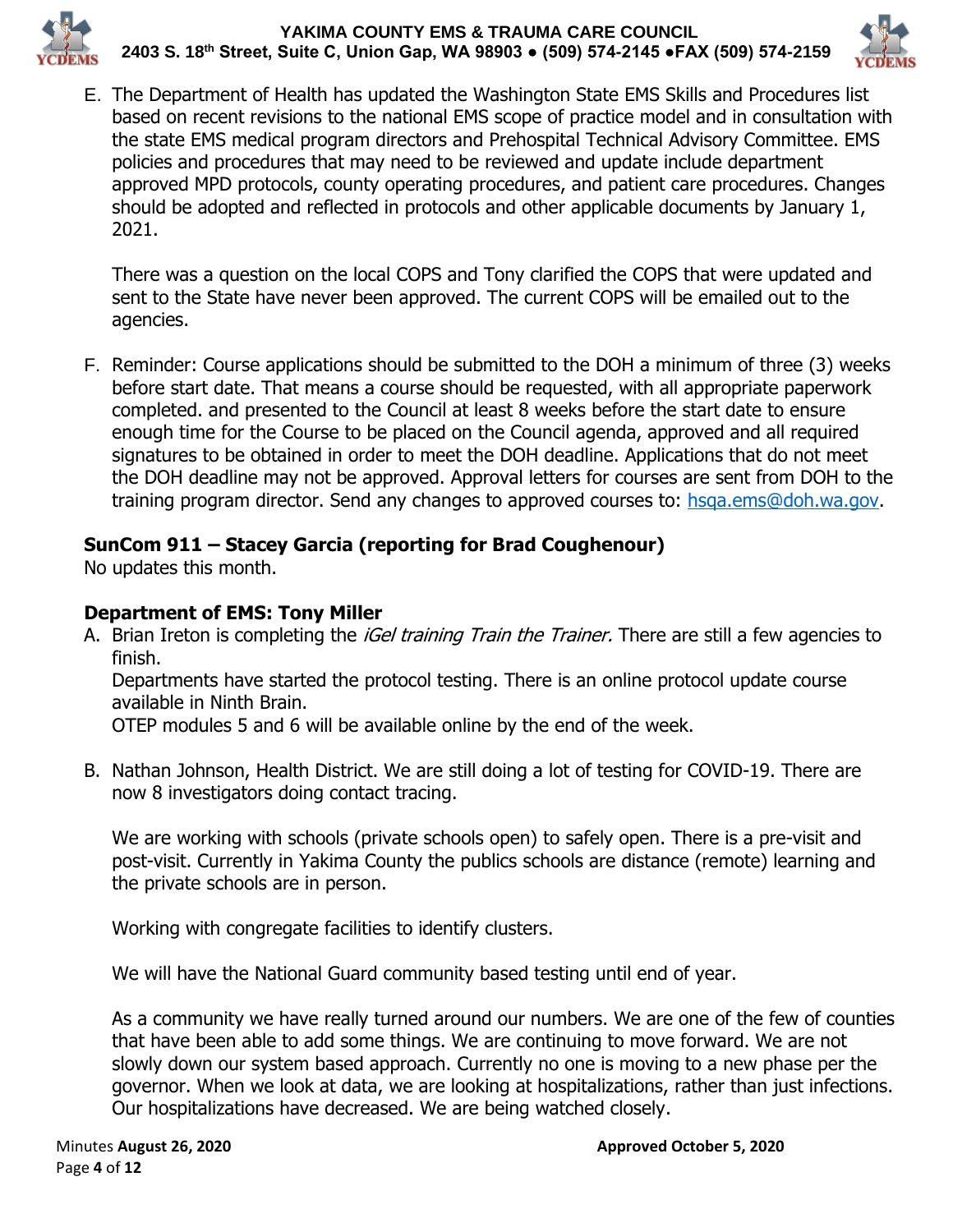



Regarding the recent CDC changes, the health district cannot speak to this. We will continue to stay in line with State and if you have symptoms or think you have been in close contact with a confirmed case of COVID-19 you should get tested.

The antibody testing has a limited role and is currently not recommended by health district as science needs to be still figured out.

Care coordination is being done through the Farmer Workers Clinic and Central Washington Family Medicine. They are working with people who test positive to ensure they have what they need and are able to get any resources or supplies needed, so that they do not have to leave their home.

C. Training report March-April, we provided 384 students with 86.5 hours of training, May-June. Report attached.

# **6. Old Business:** None

## **7. New Business:**

A. Approval was requested of three Refresher EMS Evaluator courses and one Initial EMS Evaluator course: October  $10<sup>th</sup>$  at 9 am

December 12<sup>th</sup> at 9 am December 14<sup>th</sup> at 9 am

All of the classes will be held at EMS office classrooms. We generally have approximately 5 to 10 students for each class. Tim Smith moved to approve; Wayne Guckert seconded. Motion passed.

- B. Approval was requested for one Initial EMS Evaluator course: November 14th at 9 am Class will be held at EMS office classrooms. We generally have approximately 5 to 10 students Ken Eakin moved to approve; Tim Smith seconded. Motion passed.
- C. Approval was requested for the 2021 EMT course. This is considered essential training. We are exploring different options to ensure that students and instructors are not endangered unnecessarily. We are working to make sure we have a Zoom option and JB Learning. The course is limited to 25 students. Ken Eakin moved to approve; Tim Smith seconded. Motion passed.
- D. Approval was requested for two Initial Supraglottic Airway courses. One will be at Yakima Fire Department, Station 95 as they have new providers who do not currently hold that endorsement. The other course will be held at the EMS Office classrooms and will be open to those that need it. Tim Smith moved to approve the courses; Wayne Guckert seconded. Motion passed.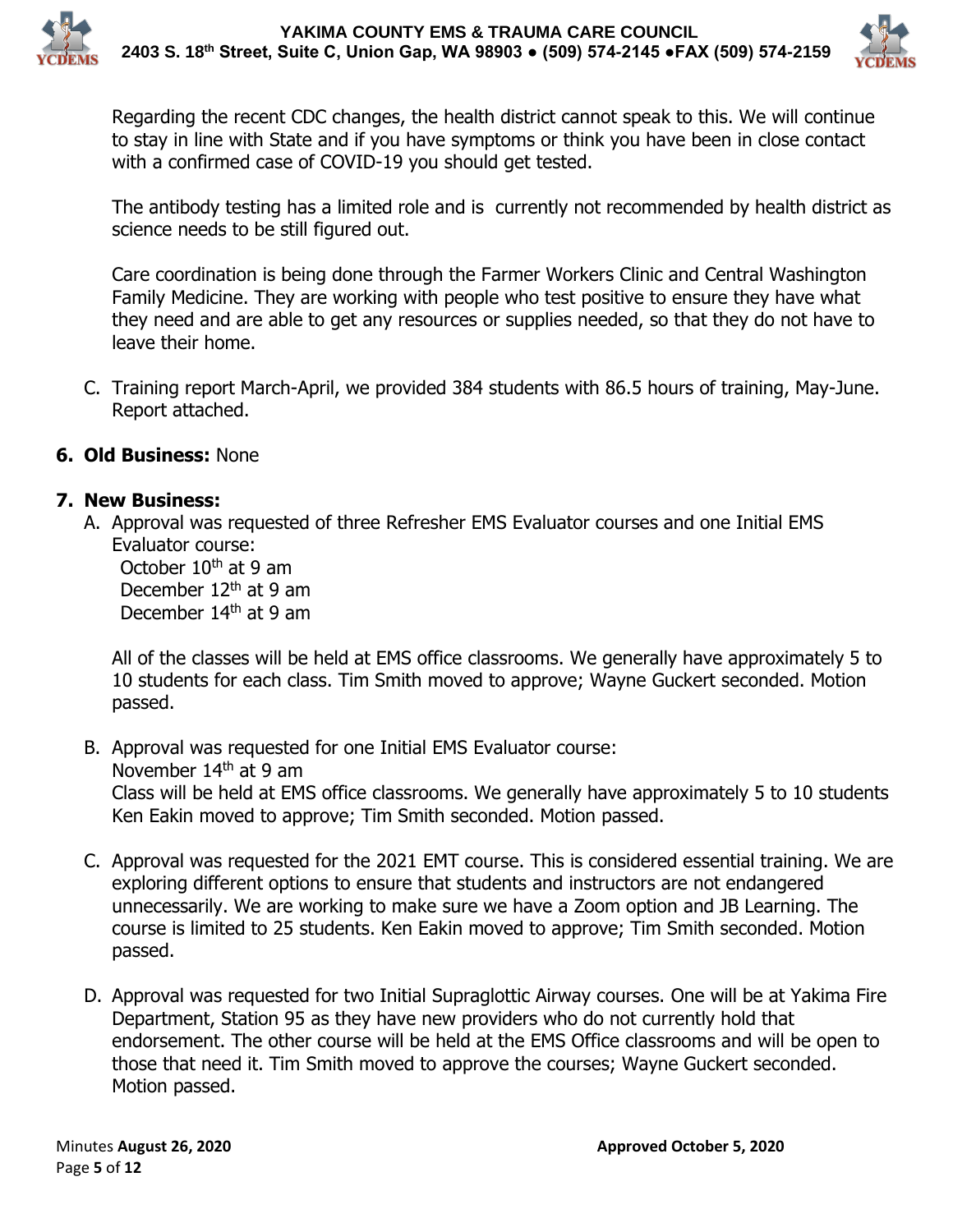



- E. SWAT analysis for QA/QI was covered under the Regional Report.
- F. The Regional Trauma Response Area Maps are still being worked on.

# **8. Good of the Order**

Nothing.

**9.** Next Meetings, it will be determined if these will be in person or through Zoom: **October 1, 2020 at 13:30 Yakima County EMS Classrooms or Zoom Alternative Available:**

Join Zoom Meeting

<https://zoom.us/j/96319374652?pwd=alFKM3ZKbHdsWmxKckVXZW8yZTJwZz09>

Meeting ID: 963 1937 4652 Passcode: 530598 One tap mobile +12532158782,,96319374652#,,,,,,0#,,530598# US (Tacoma) Meeting ID: 963 1937 4652 Passcode: 530598 Find your local number:<https://zoom.us/u/adwhcOt6wY>

# **December 3, 2020 at 13:30 Yakima County EMS Classrooms or Zoom Alternative Available:**

Join Zoom Meeting

<https://zoom.us/j/3286626793?pwd=RTVSRDN2dkV1SDJjQ3A3b2dNdXFzZz09>

Meeting ID: 328 662 6793 Passcode: 655140 One tap mobile +12532158782,,3286626793#,,,,,,0#,,655140# US (Tacoma) Meeting ID: 328 662 6793 Passcode: 655140 Find your local number:<https://zoom.us/u/acXCLdYJqP>

**10.** Ken Eakin motioned to adjourn meeting; Tim Smith seconded. Motion carried.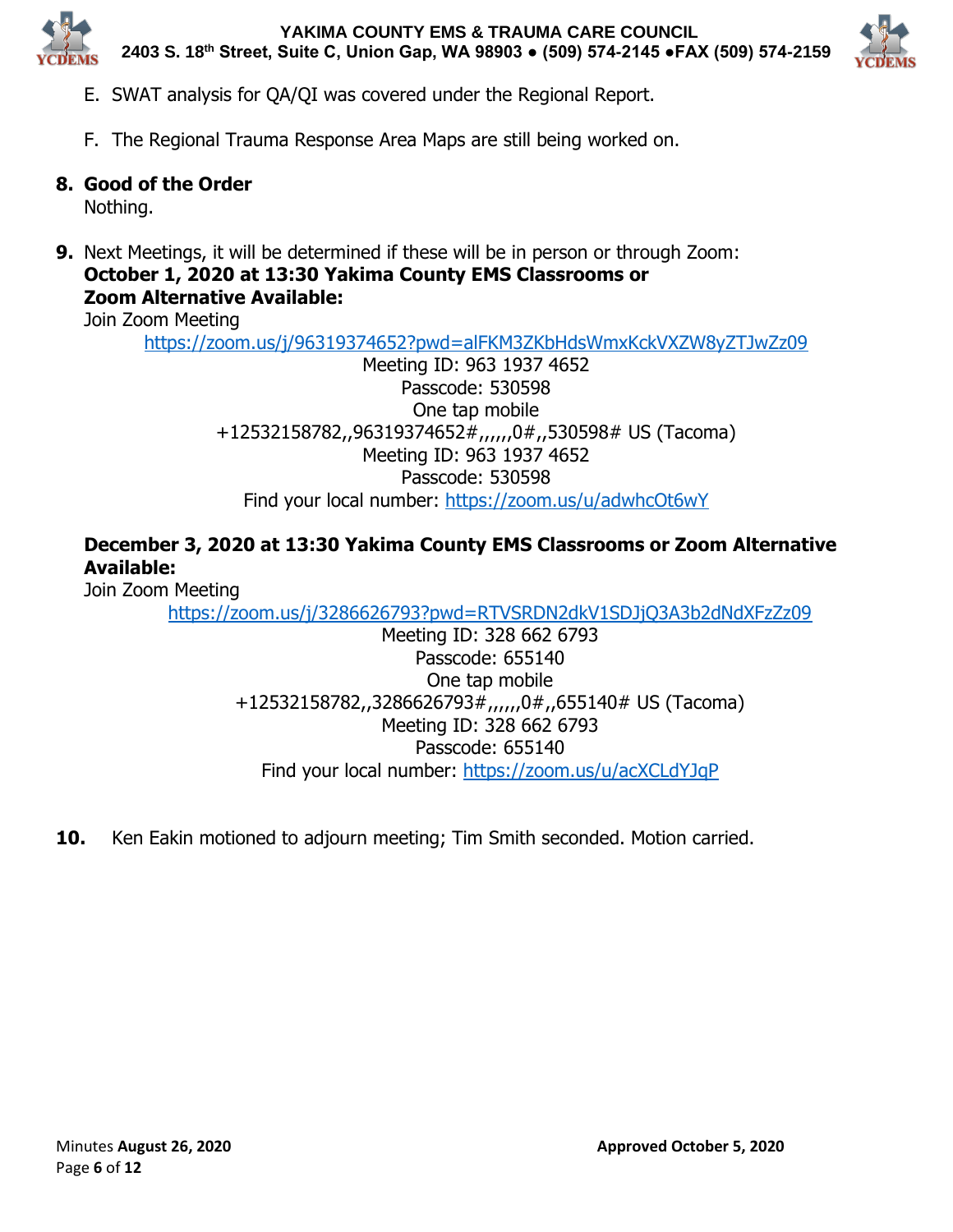

## **Yakima County EMS and Trauma Care Council Bi-Monthly 2020 Training Report Months: March 1, 2020 - April 30, 2020**

| <b>Date</b>             | <b>Class</b>                                               | Location                           | <b>Students</b>                           | <b>Hours</b>   |
|-------------------------|------------------------------------------------------------|------------------------------------|-------------------------------------------|----------------|
| 3/2/20<br>Mon           | 2020 Skills Workshop A (Mod1&2)                            | FD #5, St#1 White Swan             | 4                                         | $\overline{2}$ |
| 3/3/20<br>Tues          | 2020 Skills Workshop A (Mod 1&2)                           | West Valley FD, St #51 - Day Drill | 10                                        | 2              |
| 3/4/20<br>Weds          | 2020 Skills Workshop A (Mod 1&2)                           | Selah FD, St #21&22 @ 21           | 16                                        | 2              |
| 3/4/20<br>Weds          | 2020 Skills Workshop A (Mod 1&2)                           | Selah FD, St #24&26 @ 24           | 14                                        | $\overline{2}$ |
| 3/5/20<br><b>Thurs</b>  | 2020 Skills Workshop A (Mod 1&2)                           | Yakima Training Center FD          | 11                                        | $\overline{2}$ |
| 3/5/20<br><b>Thurs</b>  | 2020 Skills Workshop A (Mod1&2)                            | FD#5, St#3 & St#4 @ Harrah         | 16                                        | $\overline{2}$ |
| 3/5/20<br><b>Thurs</b>  | 2020 Skills Workshop A (Mod1&2)                            | FD #5, St#15 @ Mabton              | 8                                         | $\overline{2}$ |
| 3/10/20<br>Tues         | 2020 Skills Workshop A (Mod1&2)                            | FD #5, St#10 @ Zillah              | 12                                        | $\overline{2}$ |
| 3/11/20                 | 2020 ILS Skills Workshop A                                 | Grant Co FD#8 @ Mattawa            | 6                                         | $\mathbf{1}$   |
| Wed                     | 2020 Skills Workshop A (Mod 1&2)                           |                                    | 11                                        | $\overline{2}$ |
| 3/11/20<br>Weds         | 2020 Skills Workshop A (Mod 1&2)                           | West Valley FD, St #51             | 17                                        | $\overline{2}$ |
| 3/11/20<br>Weds         | 2020 Skills Workshop A (Mod 1&2)                           | West Valley FD, St #53             | 8                                         | $\overline{2}$ |
| 3/12/20<br><b>Thurs</b> | 2020 Skills Workshop A (Mod 1&2)                           | Yakima Training Center FD          | 6                                         | $\overline{2}$ |
| 3/12/20<br><b>Thurs</b> | 2020 Skills Workshop A (Mod1&2)                            | FD #5, St#9 @ Toppenish            | 13                                        | $\overline{2}$ |
|                         | ALL OF THE FOLLOWING OTEP CLASSES CANCELED DUE TO COVID-19 |                                    |                                           |                |
| 3/17/20<br>Tues         | 2020 Skills Workshop A (Mod 1&2)                           | Klickitat Co FD#2 @ Bickleton      | Rescheduled<br>to                         | 5/19/2020      |
| 3/17/20<br><b>Tues</b>  | 2020 Skills Workshop A (Mod 1&2)                           | Nile FD                            | Rescheduled<br>to                         | 5/19/2020      |
| 3/18/20<br>Weds         | 2020 Skills Workshop A (Mod1&2)                            | FD #5, St#14 @ Grandview           | Per agency will be<br>rescheduled when we |                |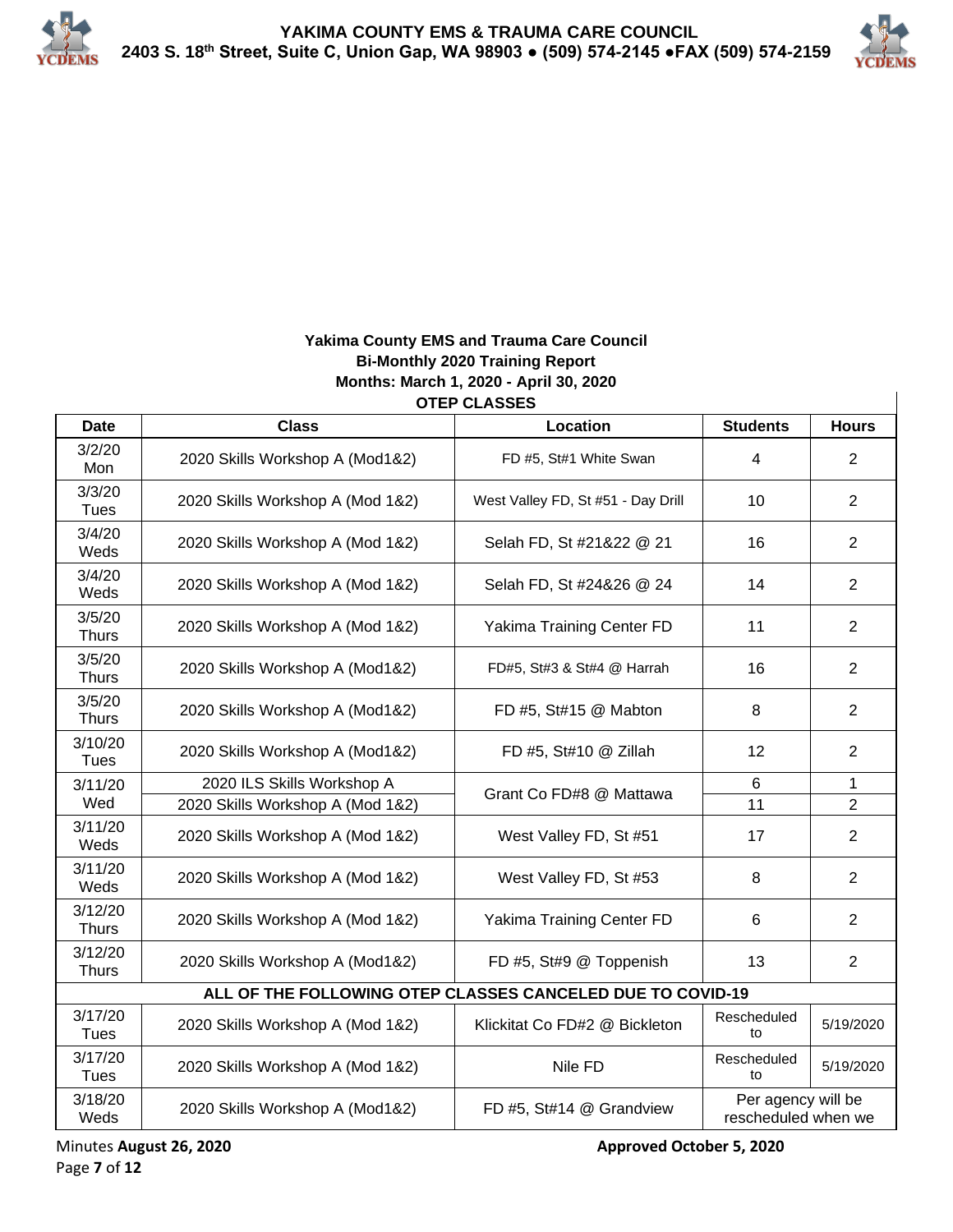



| 3/19/20<br>Thurs | 2020 Skills Workshop A (Mod1&2)  | FD #5, St#6 @ Wapato                     | are able to have group<br>training again |           |
|------------------|----------------------------------|------------------------------------------|------------------------------------------|-----------|
| 3/23/20<br>Mon   | 2020 Skills Workshop A (Mod1&2)  | FD #5, St#5 & St#7 @ Sawyer              |                                          |           |
| 3/24/20<br>Tues  | 2020 Skills Workshop A (Mod1&2)  | FD #5, St#11, St#12 & St#16 @<br>Outlook |                                          |           |
| 3/24/20<br>Tues  | 2020 Skills Workshop A (Mod 1&2) | Naches FD                                | Rescheduled<br>to                        | 5/26/2020 |

continued next page

### **OTEP CLASSES continued**

| <b>Date</b>             | <b>Class</b>                                                                  | Location                                                            | <b>Students</b>                                                                    | <b>Hours</b>           |  |  |
|-------------------------|-------------------------------------------------------------------------------|---------------------------------------------------------------------|------------------------------------------------------------------------------------|------------------------|--|--|
| 3/25/20<br>Weds         | 2020 Skills Workshop A (Mod1&2)                                               | FD #5, St#13 @ Sunnyside                                            | Rescheduled<br>to                                                                  | 6/24/2020              |  |  |
| 3/25/20<br>Weds         | 2020 Skills Workshop A (Mod 1&2)                                              | West Valley FD, St #52                                              | Rescheduled<br>to                                                                  | 5/27/2020              |  |  |
| 3/25/20<br>Weds         | 2020 Skills Workshop A (Mod 1&2)                                              | West Valley FD, St #54                                              | Rescheduled<br>to                                                                  | 5/27/2020              |  |  |
| 4/1/2020                |                                                                               | Video and Testing for Modules 3 & 4 on-line and out to all agencies |                                                                                    |                        |  |  |
| 4/4/20<br>Sat           | 2020 Skills Workshop A (Mod 1 & 2)<br>Makeup                                  | FD#5, St#7 @ Sawyer                                                 | Per agency will be rescheduled<br>when we are able to have group<br>training again |                        |  |  |
| 4/8/20<br>Weds          | 2020 Skills Workshop A (Mod 1 & 2)                                            | Gleed FD                                                            | Rescheduled<br>to                                                                  | 6/10/2020              |  |  |
| 4/8/20<br>Weds          | 2020 Skills Workshop A (Mod 1 & 2) & IV<br>Supplies to Check off Chris O'Dell | Naches Hts FD                                                       | Rescheduled<br>to                                                                  | 6/10/2020              |  |  |
| 4/13/20<br>Mon          | 2020 Skills Workshop A (Mod 1 & 2)                                            | East Valley FD                                                      | Rescheduled<br>to                                                                  | 6/26/2020              |  |  |
| 4/14/20<br>Tues         | 2020 Skills Workshop A (Mod 1 & 2)                                            | Yakima FD, Station #91                                              | Rescheduled<br>to                                                                  | 6/23/2020              |  |  |
| 4/14/20<br>Tues         | 2020 Skills Workshop A (Mod 1 & 2)                                            | Yakima FD, Station #94                                              | Rescheduled<br>to                                                                  | 6/23/2020              |  |  |
| 4/16/20<br><b>Thurs</b> | 2020 Skills Workshop A (Mod 1 & 2)                                            | Yakima FD, Station #91                                              | Rescheduled<br>to                                                                  | 6/25/2020              |  |  |
| 4/16/20<br><b>Thurs</b> | 2020 Skills Workshop A (Mod 1 & 2)                                            | Yakima FD, Station #94                                              | Rescheduled<br>to                                                                  | 6/25/2020              |  |  |
| 4/17/20 Fri             | 2020 Skills Workshop A (Mod 1 & 2)                                            | Yakima FD, Station #91                                              | Rescheduled<br>to                                                                  | 6/26/2020              |  |  |
| 4/17/20 Fri             | 2020 Skills Workshop A (Mod 1 & 2)                                            | Yakima FD, Station #94                                              | Rescheduled<br>to                                                                  | 6/26/2020              |  |  |
| 4/21/20<br>Tues         | 2020 Skills Workshop A (Mod 1 & 2)                                            | East Valley FD                                                      | Rescheduled<br>to                                                                  | $6/16/20$ &<br>7/21/20 |  |  |
| 4/21/20<br>Tues         | 2020 Skills Workshop A (Mod 1 & 2)                                            | Highland FD @ Cowiche                                               | Rescheduled<br>to                                                                  | 6/16/2020              |  |  |
| 4/29/20<br>Weds         | 2020 Skills Workshop A (Mod 1 & 2)                                            | East Valley FD                                                      | Rescheduled<br>to                                                                  | 6/30/2020              |  |  |
|                         |                                                                               | <b>TOTALS</b>                                                       | 152                                                                                | 27.00                  |  |  |
|                         |                                                                               | <b>AVERAGES</b>                                                     | 10.86                                                                              | 1.93                   |  |  |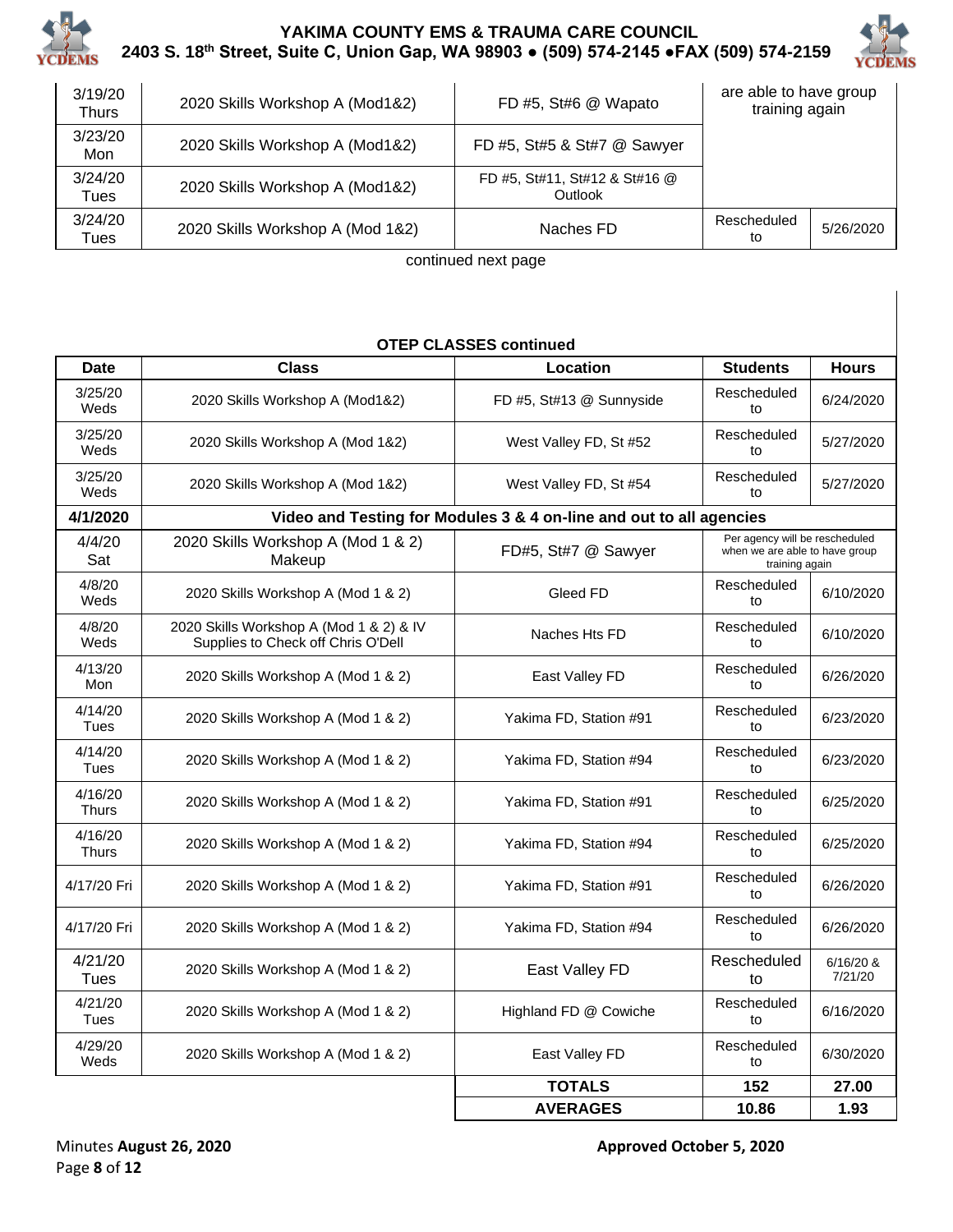



## **IN HOUSE OTEP CLASSES (MAKEUPS)**

| <b>Date</b> | <b>Class</b>           | <b>Location</b> | <b>Students</b> | <b>Hours</b> |
|-------------|------------------------|-----------------|-----------------|--------------|
| 4/7/2020    | 2020 Skills Workshop A | ALS             | 12              |              |
| 4/10/2020   | 2020 Skills Workshop A | <b>ALS</b>      |                 |              |
|             |                        | <b>TOTALS</b>   | 15              | 4.00         |
|             |                        | <b>AVERAGES</b> | 7.50            | 2.00         |

### continued next page

#### **2020 EMT ACADEMY**

| <b>DATE</b>             | <b>SUBJECT</b>                                                                                                                                         | <b>LOCATION</b>                          | <b>Students</b>          | <b>Hours</b> |
|-------------------------|--------------------------------------------------------------------------------------------------------------------------------------------------------|------------------------------------------|--------------------------|--------------|
| 3/2/20<br>Mon           | Winter EMT Academy - Operations Block<br>Chapter 39: Incident Management & Chapter<br>40: Terrorism Response and Disaster<br>Management, MCI Table Top | 2403 S. 18th St, Union Gap,<br>Classroom | 19                       | 4            |
| 3/5/20<br><b>Thurs</b>  | Winter EMT Academy - Trauma Block Chapter<br>24: Trauma Overview & Chapter 25: Bleeding                                                                | 2403 S. 18th St, Union Gap,<br>Classroom | 18                       | 4            |
| 3/7/20<br>Sat           | Winter EMT Academy - Helicopter Day & Skills                                                                                                           | 2403 S. 18th St, Union Gap,<br>Classroom | 18                       | 6.5          |
| 3/9/20<br>Mon           | Winter EMT Academy - Trauma Block Chapter<br>26: Soft-Tissue Injuries & Chapter 27: Face and<br>Neck Injuries                                          | 2403 S. 18th St, Union Gap,<br>Classroom | 18                       | 4            |
| 3/12/20<br><b>Thurs</b> | Winter EMT Academy - Trauma Block Chapter<br>28: Head and Spine Injuries & Chapter 29:<br><b>Chest Injuries</b>                                        | 2403 S. 18th St, Union Gap,<br>Classroom | 18                       | 4            |
| 3/14/20<br>Sat          | Winter EMT Academy - Putting it All Together<br>Skills and Debriefing Putting it All Together                                                          | 2403 S. 18th St, Union Gap,<br>Classroom | canceled due COVID-19    |              |
| 3/16/20<br>Mon          | Winter EMT Academy Trauma Block Chapter<br>31: Orthopedic Injuries*                                                                                    | 2403 S. 18th St, Union Gap,<br>Classroom | 18                       | 4            |
| 3/19/20<br><b>Thurs</b> | Winter EMT Academy Trauma Block Chapter<br>30: Abdominal and Genitourinary Injuries &<br>Chapter 32: Environmental Injuries*                           | 2403 S. 18th St, Union Gap,<br>Classroom | 18                       | 4            |
| 3/21/20<br>Sat          | Winter EMT Academy - Skills**                                                                                                                          | 2403 S. 18th St, Union Gap,<br>Classroom | 18                       | 6.5          |
| 3/23/20<br>Mon          | Winter EMT Academy - Dementia Tour &<br>Skills*                                                                                                        | 2403 S. 18th St, Union Gap,<br>Classroom | 18                       | 4            |
| 3/26/20<br><b>Thurs</b> | Winter EMT Academy - Open Night & Final<br>Exam Review*                                                                                                | 2403 S. 18th St, Union Gap,<br>Classroom | 18                       | 4            |
| 3/28/20<br>Sat          | Winter EMT Academy - Final Practical Exam**                                                                                                            | 2403 S. 18th St, Union Gap,<br>Classroom | 18                       | 6.5          |
| 3/30/20<br>Mon          | Winter EMT Academy - Final Written Exam*                                                                                                               | 2403 S. 18th St, Union Gap,<br>Classroom | 18                       | 4            |
| 3/31/20<br><b>Tues</b>  | EMT Course Ride Time Starts - canceled due to COVID-19 - per the State a new plan was put into place and                                               | completed.                               |                          |              |
| 4/25/20<br><b>Sat</b>   | <b>Winter EMT Academy - Course</b><br><b>Conclusion/Special Skills</b>                                                                                 | 2403 S. 18th St, Union Gap,<br>Classroom | canceled due to COVID-19 |              |
|                         |                                                                                                                                                        | <b>TOTALS</b>                            | 217                      | 55.50        |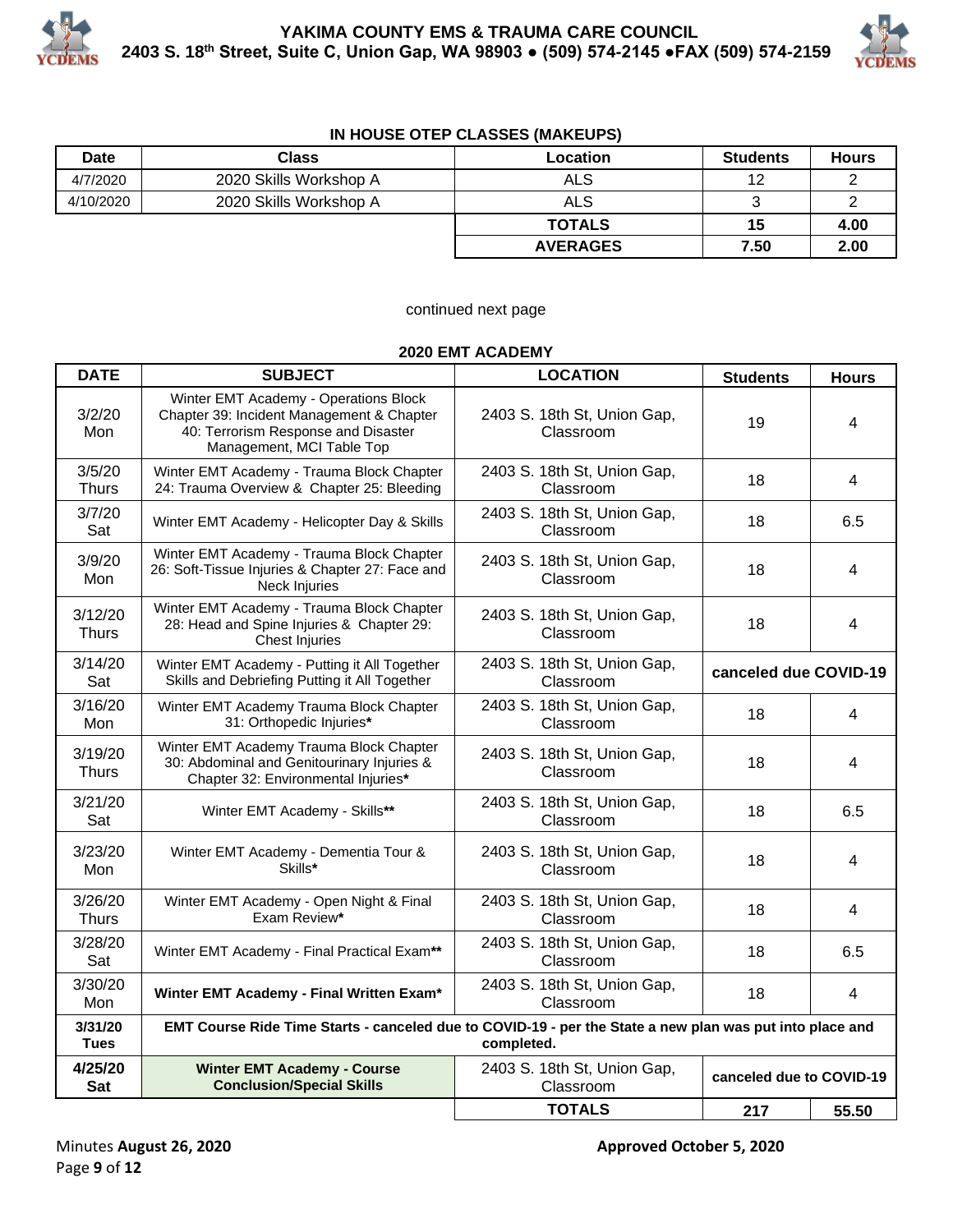



| <b>AVERAGES</b>         | 18.08           | 4.63         |
|-------------------------|-----------------|--------------|
|                         |                 |              |
|                         | <b>Students</b> | <b>Hours</b> |
| <b>OVERALL TOTALS</b>   | 384             | 86.50        |
| <b>OVERALL AVERAGES</b> | 13.71           | 3.09         |

**\* Class completed online - with instructor lecturing and students watching and able to ask questions**

**\*\* Students were brought in by appointment in small groups to complete skills and skills testing**

### **Yakima County EMS and Trauma Care Council Bi-Monthly 2020 Training Report Months: May 1, 2020 - June 30, 2020**

| <b>OTEP CLASSES</b> |                                      |                                                                                                                        |                 |                |  |  |  |
|---------------------|--------------------------------------|------------------------------------------------------------------------------------------------------------------------|-----------------|----------------|--|--|--|
| <b>Date</b>         | <b>Class</b>                         | Location                                                                                                               | <b>Students</b> | <b>Hours</b>   |  |  |  |
|                     |                                      | Due to COVID-19 All 2020 Workshop B classes were canceled. We will be completing Workshops B & C together in the fall. |                 |                |  |  |  |
| 5/19/20 Tues        | 2020 Skills Workshop A (Mod 1&2)     | KCFD#2 @ Bickleton                                                                                                     | $\overline{7}$  | $\overline{2}$ |  |  |  |
| 5/19/20 Tues        | 2020 Skills Workshop A (Mod 1&2)     | Nile FD                                                                                                                | $\overline{7}$  | 2              |  |  |  |
| 5/26/20 Tues        | 2020 Skills Workshop A (Mod 1&2)     | Naches FD                                                                                                              | 11              | 2              |  |  |  |
| 5/27/20 Weds        | 2020 Skills Workshop A (Mod1&2)      | West Valley FD, St #52                                                                                                 | 9               | $\overline{2}$ |  |  |  |
| 5/27/20 Weds        | 2020 Skills Workshop A (Mod1&2)      | West Valley FD, St #54                                                                                                 | 5               | 2              |  |  |  |
| 6/10/20 Weds        | 2020 Skills Workshop A (Mod 1&2)     | Gleed FD                                                                                                               | $\overline{7}$  | $\overline{2}$ |  |  |  |
|                     | 2020 Skills Workshop A (Mod 1&2)     |                                                                                                                        | $\overline{7}$  | $\overline{2}$ |  |  |  |
| 6/10/20 Weds        | 2020 ILS Skills Workshop A (Mod 1&2) | Naches Hts FD                                                                                                          | 1               | 1              |  |  |  |
| 6/16/20 Tues        | 2020 Skills Workshop A (Mod 1&2)     | East Valley FD                                                                                                         | 4               | 2              |  |  |  |
| 6/16/20 Tues        | 2020 Skills Workshop A (Mod 1&2)     | Highland FD @ Cowiche                                                                                                  | 10              | $\overline{a}$ |  |  |  |
| 6/23/20 Tues        | 2020 Skills Workshop A (Mod 1&2)     | Yakima FD, Station #91 401 N. Front St                                                                                 | $\overline{7}$  | 2              |  |  |  |
| 6/23/20 Tues        | 2020 Skills Workshop A (Mod 1&2)     | Yakima FD, Station #95                                                                                                 | 3               | $\overline{2}$ |  |  |  |
| 6/23/20 Tues        | 2020 Skills Workshop A (Mod 1&2)     | Yakima FD, Station #96                                                                                                 | 4               | 2              |  |  |  |
| 6/23/20 Tues        | 2020 Skills Workshop A (Mod 1&2)     | Yakima FD, Station #92                                                                                                 | 3               | 2              |  |  |  |
| 6/23/20 Tues        | 2020 Skills Workshop A (Mod 1&2)     | Yakima FD, Station #93                                                                                                 | 3               | $\overline{2}$ |  |  |  |
| 6/23/20 Tues        | 2020 Skills Workshop A (Mod 1&2)     | Yakima FD, Station #94                                                                                                 | 4               | 2              |  |  |  |
| 6/24/20 Weds        | 2020 Skills Workshop A (Mod 1&2)     | FD #5, St #13 @ Sunnyside                                                                                              | 27              | $\overline{c}$ |  |  |  |
| 6/25/20 Thurs       | 2020 Skills Workshop A (Mod 1&2)     | Yakima FD, Station #91                                                                                                 | $\overline{7}$  | 2              |  |  |  |
| 6/25/20 Thurs       | 2020 Skills Workshop A (Mod 1&2)     | Yakima FD, Station #95 (all providers at Station<br>had completed workshop)                                            | $\mathbf 0$     | 0              |  |  |  |
| 6/25/20 Thurs       | 2020 Skills Workshop A (Mod 1&2)     | Yakima FD, Station #96                                                                                                 | 4               | 2              |  |  |  |
| 6/25/20 Thurs       | 2020 Skills Workshop A (Mod 1&2)     | Yakima FD, Station #92                                                                                                 | 3               | 2              |  |  |  |
| 6/25/20 Thurs       | 2020 Skills Workshop A (Mod 1&2)     | Yakima FD, Station #93                                                                                                 | 3               | 2              |  |  |  |
| 6/25/20 Thurs       | 2020 Skills Workshop A (Mod 1&2)     | Yakima FD, Station #94                                                                                                 | 4               | 2              |  |  |  |
| 6/26/20 Fri         | 2020 Skills Workshop A (Mod 1&2)     | Yakima FD, Station #91                                                                                                 | 6               | 2              |  |  |  |
| 6/26/20 Fri         | 2020 Skills Workshop A (Mod 1&2)     | Yakima FD, Station #95                                                                                                 | 3               | 2              |  |  |  |
| 6/26/20 Fri         | 2020 Skills Workshop A (Mod 1&2)     | Yakima FD, Station #96                                                                                                 | $\overline{c}$  | 2              |  |  |  |
| 6/26/20 Fri         | 2020 Skills Workshop A (Mod 1&2)     | Yakima FD, Station #92                                                                                                 | 3               | 2              |  |  |  |
| 6/26/20 Fri         | 2020 Skills Workshop A (Mod 1&2)     | Yakima FD, Station #93                                                                                                 | 3               | 2              |  |  |  |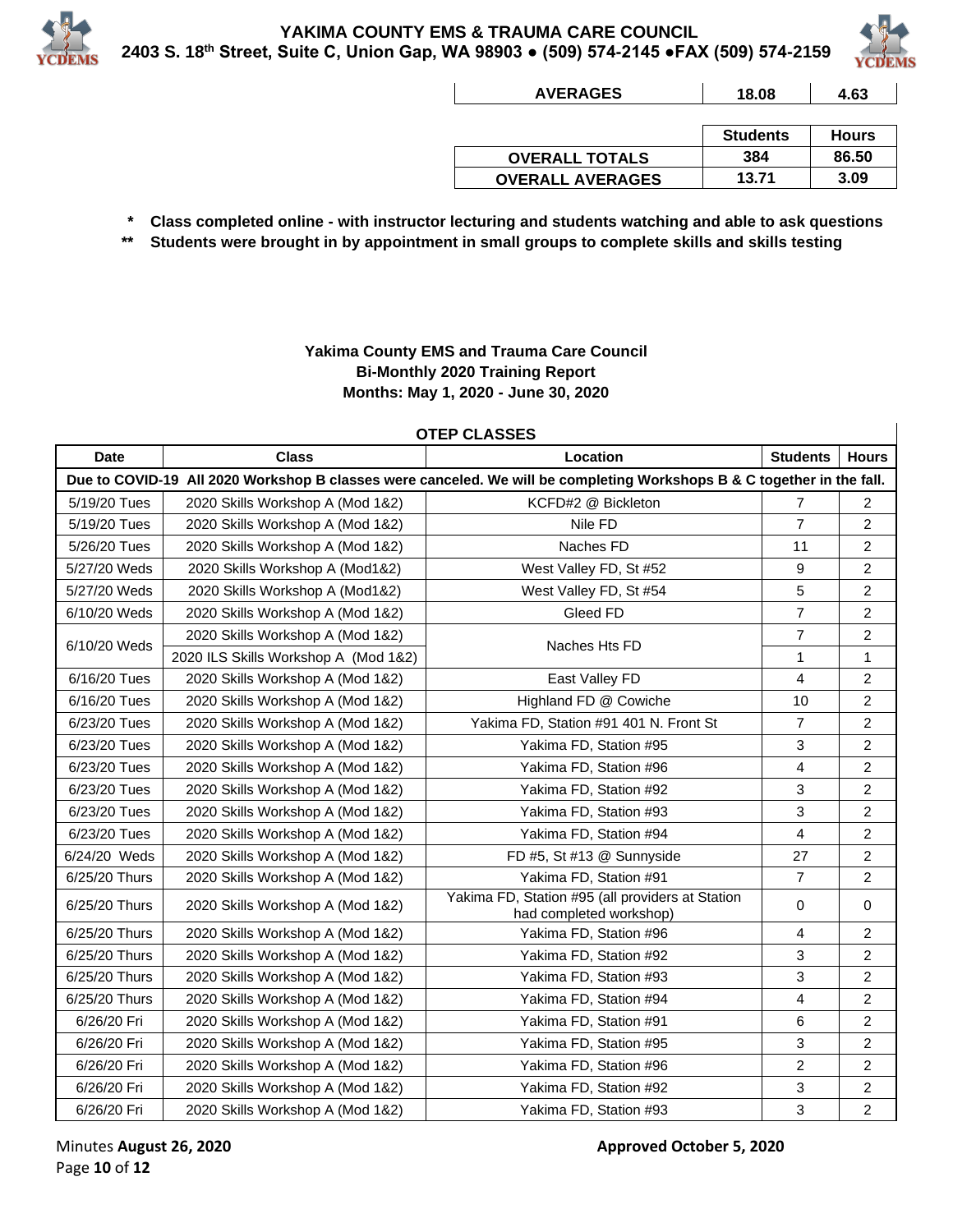



| 6/26/20 Fri  | 2020 Skills Workshop A (Mod 1&2) | Yakima FD, Station #94 |      |      |
|--------------|----------------------------------|------------------------|------|------|
| 6/26/20 Fri  | 2020 Skills Workshop A (Mod 1&2) | East Valley FD         |      |      |
| 6/30/20 Tues | 2020 Skills Workshop A (Mod 1&2) | East Valley FD         |      |      |
|              |                                  | <b>TOTALS</b>          | 169  | 59   |
|              |                                  | <b>AVERAGES</b>        | 5.45 | 1.90 |

|                         | <b>Students   Hours</b> |      |
|-------------------------|-------------------------|------|
| <b>OVERALL TOTALS</b>   | 169                     | 59   |
| <b>OVERALL AVERAGES</b> | 5.45                    | 1.90 |

## **Yakima County EMS and Trauma Care Council Bi-Monthly 2020 Training Report Months: July 1, 2020 - August 31, 2020**

#### **OTEP CLASSES**

| <b>Date</b>            | <b>Class</b>                    | Location        | <b>Students</b> | <b>Hours</b> |
|------------------------|---------------------------------|-----------------|-----------------|--------------|
| 7/21/20<br><b>Tues</b> | 2020 Skills Workshop A (Mod1&2) | East Valley FD  | 12              |              |
|                        |                                 | <b>TOTALS</b>   | 12              |              |
|                        |                                 | <b>AVERAGES</b> | 12.00           | 2.00         |

#### **OTHER COURSES**

| <b>DATE</b>            | <b>SUBJECT</b>                                          | <b>LOCATION</b>                  | <b>Students</b> | <b>Hours</b> |
|------------------------|---------------------------------------------------------|----------------------------------|-----------------|--------------|
| 7/7/20<br>Tues         | <b>EMD Course</b>                                       | SunComm 911 Classroom            | 7               | 8.00         |
| 7/8/20<br>Weds         | <b>EMD Course</b>                                       | SunComm 911 Classroom            | $\overline{7}$  | 8.00         |
| 7/9/20<br><b>Thurs</b> | <b>EMD Course</b>                                       | SunComm 911 Classroom            | $\overline{7}$  | 6.00         |
| 7/27/20<br>Mon         | 2020 Supraglottic iGel® Skills Update for<br>Evaluators | East Valley FD                   | 5               | 2.00         |
| 7/29/20<br>Weds        | 2020 Supraglottic iGel® Skills Update for<br>Evaluators | East Valley FD                   | 4               | 2.00         |
| 7/29/20<br>Weds        | 2020 Supraglottic iGel® Skills Update for<br>Evaluators | Selah FD                         | 6               | 2.00         |
| 7/29/20<br>Weds        | 2020 Supraglottic iGel® Skills Update for<br>Evaluators | Yakima Training Center FD        | $\overline{2}$  | 2.00         |
| 7/29/20<br>Weds        | 2020 Supraglottic iGel® Skills Update for<br>Evaluators | Fire District #5, St #7 @ Sawyer | $\overline{7}$  | 2.00         |
| 8/24/20<br>Tues        | 2020 Supraglottic iGel® Skills Update for<br>Evaluators | East Valley FD                   | 5               | 2.00         |
| 8/25/20<br>Weds        | 2020 Supraglottic iGel® Skills Update for<br>Evaluators | Yakima Fire Department           | 3.00            | 2.00         |
|                        |                                                         | <b>TOTALS</b>                    | 53              | 36.00        |
|                        |                                                         | <b>AVERAGES</b>                  | 5.30            | 3.60         |